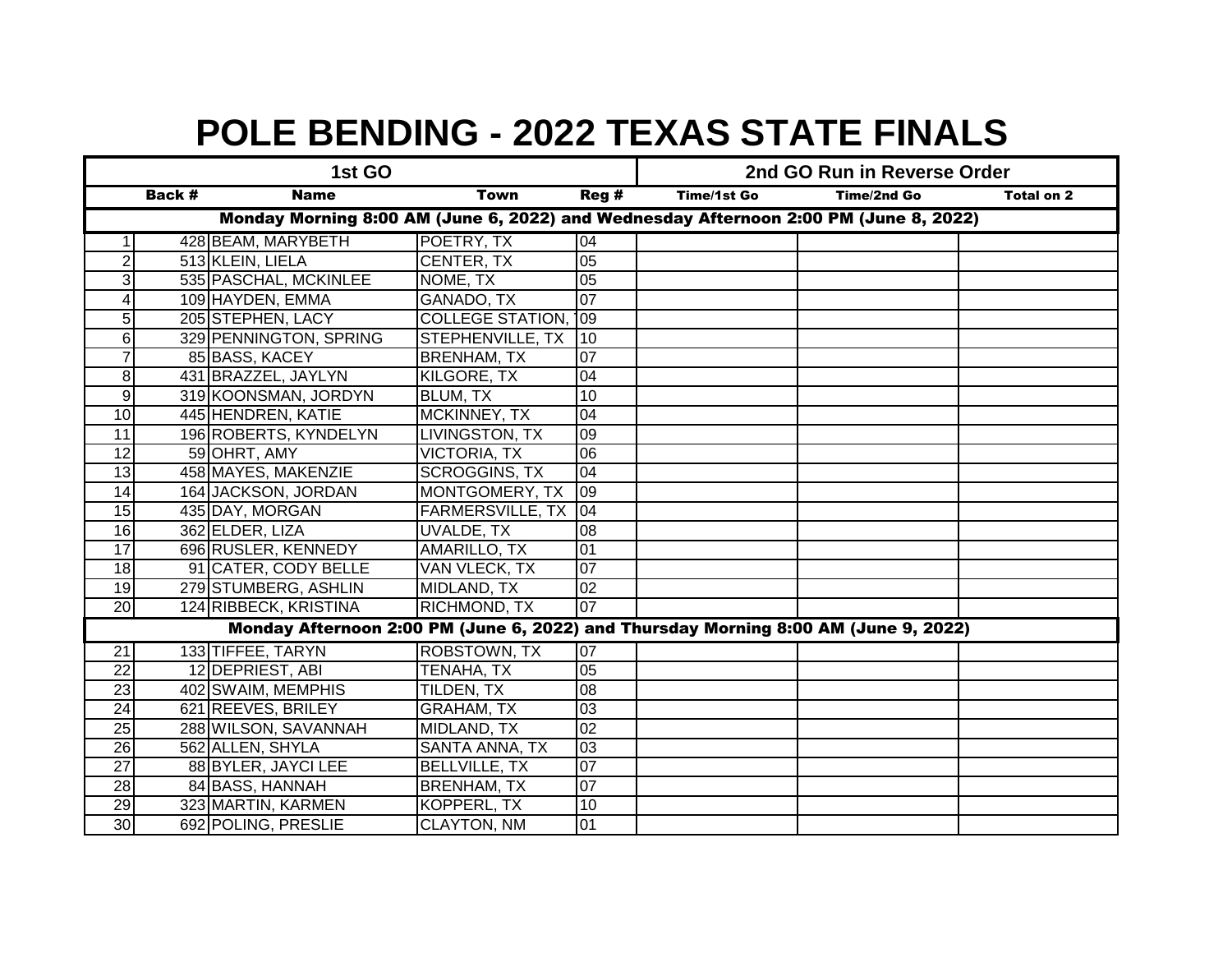| 1st GO                                                                              |                                                                                      |                       |                           |                 |                    | 2nd GO Run in Reverse Order |                   |  |  |
|-------------------------------------------------------------------------------------|--------------------------------------------------------------------------------------|-----------------------|---------------------------|-----------------|--------------------|-----------------------------|-------------------|--|--|
|                                                                                     | <b>Back #</b>                                                                        | <b>Name</b>           | <b>Town</b>               | Reg#            | <b>Time/1st Go</b> | <b>Time/2nd Go</b>          | <b>Total on 2</b> |  |  |
| Monday Afternoon 2:00 PM (June 6, 2022) and Thursday Morning 8:00 AM (June 9, 2022) |                                                                                      |                       |                           |                 |                    |                             |                   |  |  |
| 31                                                                                  |                                                                                      | 361 ELLIS, ERYN       | <b>ORANGE GROVE, TX08</b> |                 |                    |                             |                   |  |  |
| 32                                                                                  |                                                                                      | 56 MILLER, KATELYNN   | SEGUIN, TX                | 06              |                    |                             |                   |  |  |
| 33                                                                                  |                                                                                      | 681 LANE, JAYLEE      | MORSE, TX                 | $\overline{01}$ |                    |                             |                   |  |  |
| $\overline{34}$                                                                     |                                                                                      | 86 BERKLUND, PAITYN   | ANAHUAC, TX               | 07              |                    |                             |                   |  |  |
| 35                                                                                  |                                                                                      | 272 ROBERTS, KAIDEN   | HAWLEY, TX                | 02              |                    |                             |                   |  |  |
| $\overline{36}$                                                                     |                                                                                      | 705 THYGESEN, ZOEY    | <b>BULVERDE, TX</b>       | 06              |                    |                             |                   |  |  |
| 37                                                                                  |                                                                                      | 607 LETSON, SAVANNAH  | WEATHERFORD, TX 03        |                 |                    |                             |                   |  |  |
| 38                                                                                  |                                                                                      | 610 MCCOY, KALLI      | <b>GOLDTHWAITE, TX</b>    | $ 03\rangle$    |                    |                             |                   |  |  |
| 39                                                                                  |                                                                                      | 290 ANDREWS, SAMANTHA | LLANO, TX                 | 10              |                    |                             |                   |  |  |
| 40                                                                                  |                                                                                      | 665 FRAZIER, KELLI    | <b>GRUVER, TX</b>         | 01              |                    |                             |                   |  |  |
|                                                                                     | Tuesday Morning 8:00 AM (June 7, 2022) and Thursday Afternoon 2:00 PM (June 9, 2022) |                       |                           |                 |                    |                             |                   |  |  |
| 41                                                                                  |                                                                                      | 464 MYERS, MADDY      | <b>AUBREY, TX</b>         | 04              |                    |                             |                   |  |  |
| 42                                                                                  |                                                                                      | 41 GARZA, KAYLIE      | <b>MARION, TX</b>         | 06              |                    |                             |                   |  |  |
| 43                                                                                  |                                                                                      | 457 MARTIN, LAUREN    | MT. PLEASANT, TX          | 04              |                    |                             |                   |  |  |
| 44                                                                                  |                                                                                      | 588 GODWIN, AUBREE    | <b>BRIDGEPORT, TX</b>     | 03              |                    |                             |                   |  |  |
| 45                                                                                  |                                                                                      | 242 HUDNALL, BRALEY   | MIDLAND, TX               | $\overline{02}$ |                    |                             |                   |  |  |
| 46                                                                                  |                                                                                      | 671 HALL, CARLEE      | <b>WOLFFORTH, TX</b>      | 01              |                    |                             |                   |  |  |
| 47                                                                                  |                                                                                      | 407 VICKERS, MALLORY  | JOURDANTON, TX            | 08              |                    |                             |                   |  |  |
| 48                                                                                  |                                                                                      | 46 HIRSCH, TAYLOR     | RICHMOND, TX              | 06              |                    |                             |                   |  |  |
| 49                                                                                  |                                                                                      | 197 ROMANO, GABBY     | <b>HOUSTON, TX</b>        | 09              |                    |                             |                   |  |  |
| 50                                                                                  |                                                                                      | 676 HODGES, MADISON   | CLOVIS, NM                | 01              |                    |                             |                   |  |  |
| $\overline{51}$                                                                     |                                                                                      | 395 SCIBA, LAINEY     | <b>VICTORIA, TX</b>       | 08              |                    |                             |                   |  |  |
| 52                                                                                  |                                                                                      | 43 HARMAN, GRACEN     | HEMPSTEAD, TX             | 06              |                    |                             |                   |  |  |
| 53                                                                                  |                                                                                      | 346 TURNER, KATY ANN  | LAMPASAS, TX              | 10              |                    |                             |                   |  |  |
| 54                                                                                  |                                                                                      | 514 KLEIN, LIEZA      | CENTER, TX                | 05              |                    |                             |                   |  |  |
| 55                                                                                  |                                                                                      | 239 HORTENSTINE, ZOEY | <b>BRONTE, TX</b>         | 02              |                    |                             |                   |  |  |
| 56                                                                                  |                                                                                      | 276 SCHMIDT, KAMBELL  | GAIL, TX                  | $\overline{02}$ |                    |                             |                   |  |  |
| 57                                                                                  |                                                                                      | 312 HIPPS, KENNA      | <b>COMANCHE, TX</b>       | 10              |                    |                             |                   |  |  |
| 58                                                                                  |                                                                                      | 221 BLAND, TAWNEE     | HAWLEY, TX                | 02              |                    |                             |                   |  |  |
| 59                                                                                  |                                                                                      | 689 NICHOLS, COLE     | HAPPY, TX                 | 01              |                    |                             |                   |  |  |
| 60                                                                                  |                                                                                      | 499 DAVIS, TAYLOR     | ALTO, TX                  | 05              |                    |                             |                   |  |  |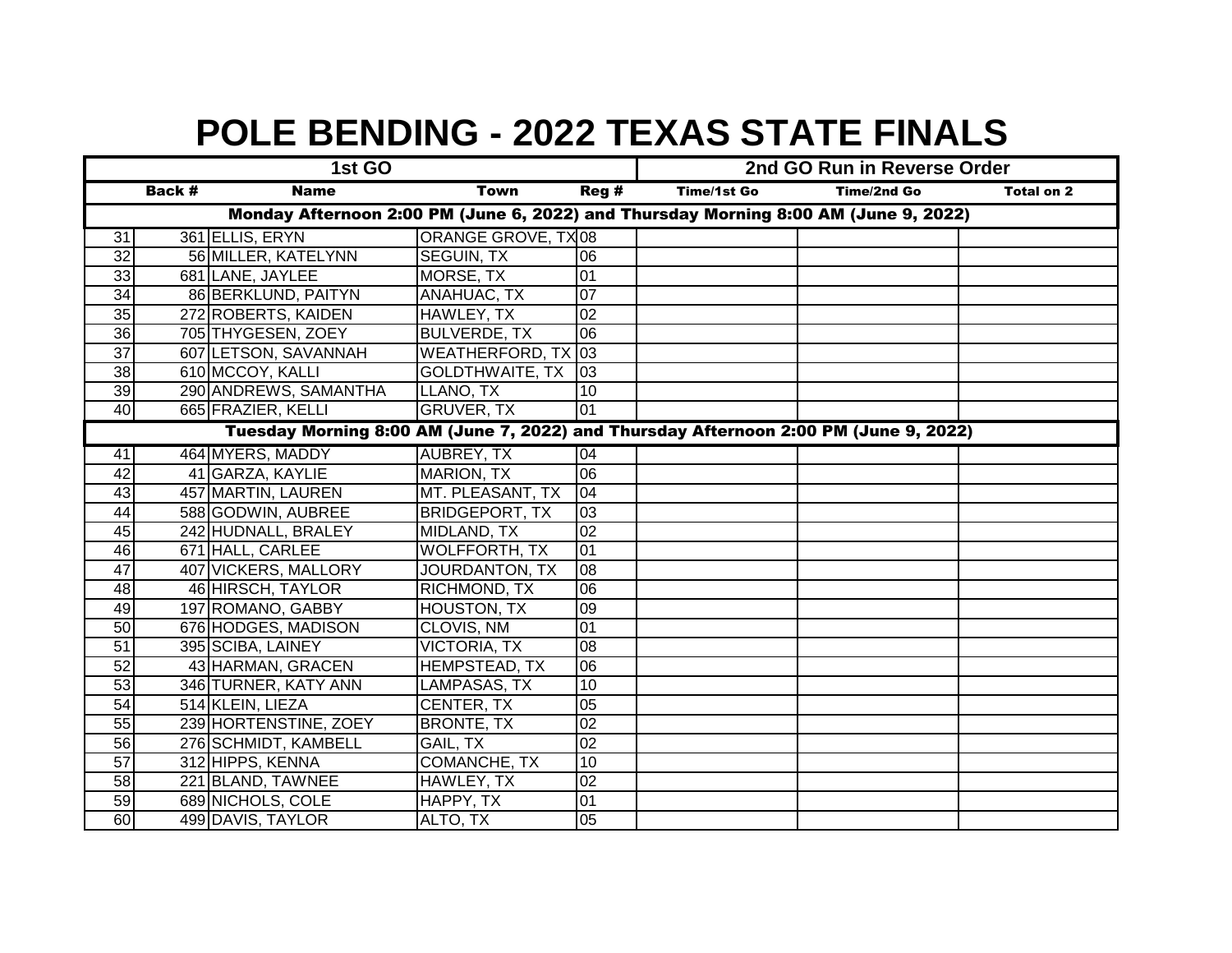| 1st GO                                                                                |        |                                       |                         |                  |                    | 2nd GO Run in Reverse Order<br><b>Time/2nd Go</b><br><b>Total on 2</b> |  |  |
|---------------------------------------------------------------------------------------|--------|---------------------------------------|-------------------------|------------------|--------------------|------------------------------------------------------------------------|--|--|
|                                                                                       | Back # | <b>Name</b>                           | <b>Town</b>             | Reg#             | <b>Time/1st Go</b> |                                                                        |  |  |
| Tuesday Afternoon 2:00 PM (June 7, 2022) and Friday Morning 8:00 AM (June 10, 2022)   |        |                                       |                         |                  |                    |                                                                        |  |  |
| 61                                                                                    |        | 306 GERDES, JOSIE                     | GEORGETOWN, TX 10       |                  |                    |                                                                        |  |  |
| 62                                                                                    |        | 429 BECK, KENLEY                      | BROKEN BOW, OK          | 04               |                    |                                                                        |  |  |
| 63                                                                                    |        | 586 FITZGERALD, ROXY                  | STEPHENVILLE, TX        | 03               |                    |                                                                        |  |  |
| 64                                                                                    |        | 35 FOSTER, KAITLYN                    | <b>CROSS PLAINS, TX</b> | 02               |                    |                                                                        |  |  |
| 65                                                                                    |        | 430 BRADEN, BRYLEE                    | HORATIO, AR             | 04               |                    |                                                                        |  |  |
| 66                                                                                    |        | 406 UNDERBRINK, TESS                  | PLEASANTON, TX          | 08               |                    |                                                                        |  |  |
| 67                                                                                    |        | 412 WOODS, CARSYN                     | ALICE, TX               | 08               |                    |                                                                        |  |  |
| $\overline{68}$                                                                       |        | 520 LEWIS, RAYNA                      | SPLENDORA, TX           | $\overline{05}$  |                    |                                                                        |  |  |
| 69                                                                                    |        | 693 POTTER, CALLIE                    | CANYON, TX              | 01               |                    |                                                                        |  |  |
| $\overline{70}$                                                                       |        | 122 RALSTON, BLAIR                    | CUERO, TX               | 07               |                    |                                                                        |  |  |
| $\overline{71}$                                                                       |        | 113 LANIER, KATY                      | <b>SUGAR LAND, TX</b>   | $ 07\rangle$     |                    |                                                                        |  |  |
| $\overline{72}$                                                                       |        | 628 SHULTZ, BILOXI                    | <b>ABILENE, TX</b>      | $\overline{03}$  |                    |                                                                        |  |  |
| $\overline{73}$                                                                       |        | 332 PROCTER, KATIE                    | <b>LAMPASAS, TX</b>     | 10               |                    |                                                                        |  |  |
| $\overline{74}$                                                                       |        | 142 BROOKS, KRYSTAN                   | CENTERVILLE, TX         | 09               |                    |                                                                        |  |  |
| 75                                                                                    |        | 557 WHITE, LAUREN                     | SINGER, LA              | 05               |                    |                                                                        |  |  |
| 76                                                                                    |        | 317 JORDAN, KYLEE                     | ROUND MOUNTAIN,         | 110              |                    |                                                                        |  |  |
| $\overline{77}$                                                                       |        | 194 RAND, CARLEY                      | <b>GROESBECK, TX</b>    | 09               |                    |                                                                        |  |  |
| $\overline{78}$                                                                       |        | 348 WEITZ, CHAINEY                    | LONDON, TX              | 10               |                    |                                                                        |  |  |
| 79                                                                                    |        | 411 WILLIAMS, WHITLEY                 | ORANGE GROVE, TX08      |                  |                    |                                                                        |  |  |
| 80                                                                                    |        | 636 TROSPER, JADA                     | PONDER, TX              | 03               |                    |                                                                        |  |  |
| Wednesday Morning 8:00 AM (June 8, 2022) and Friday Afternoon 2:00 PM (June 10, 2022) |        |                                       |                         |                  |                    |                                                                        |  |  |
| $\overline{81}$                                                                       |        | 414 WREN, SYDNEY                      | <b>KERRVILLE, TX</b>    | 08               |                    |                                                                        |  |  |
| 82                                                                                    |        | 25 CAMPBELL, HANNAH                   | HARLINGEN, TX           | 06               |                    |                                                                        |  |  |
| 83                                                                                    |        | 359 COLVIN, CARLY RAE                 | UVALDE, TX              | 08               |                    |                                                                        |  |  |
| 84                                                                                    |        | 192 POTTER, HARLEY                    | <b>WAXAHACHIE, TX</b>   | 09               |                    |                                                                        |  |  |
| 85                                                                                    |        | 73 STEVENS, KYNLEE                    | CUERO, TX               | 06               |                    |                                                                        |  |  |
| 86                                                                                    |        | 70 SNEDECOR, KALLYN                   | FREDERICKSBURG,         | $\overline{106}$ |                    |                                                                        |  |  |
| $\overline{87}$                                                                       |        | 663 ELLIOTT, KENNEDY                  | TEXHOMA, OK             | 01               |                    |                                                                        |  |  |
| 88                                                                                    |        | 224 CHARLESWORTH, EMILEE MARATHON, TX |                         | 02               |                    |                                                                        |  |  |
| 89                                                                                    |        | 505 GREENE, AUDRA                     | LUFKIN, TX              | 05               |                    |                                                                        |  |  |
| 90                                                                                    |        | 649 BACA, LEXIE                       | VEGA, TX                | $\overline{01}$  |                    |                                                                        |  |  |